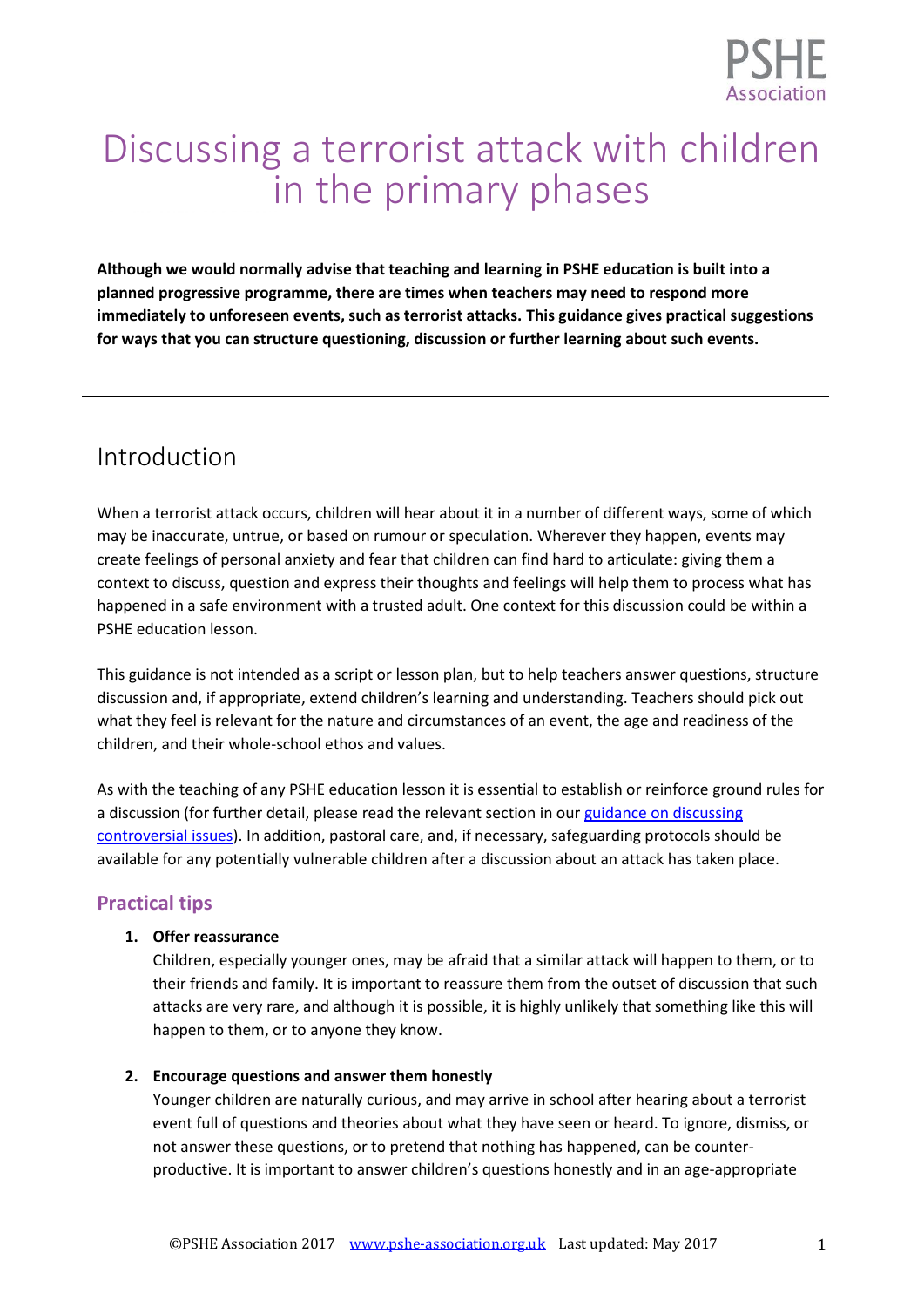

way, in order to allay possible fears, but also to ensure that children are clear about separating basic facts about an event from speculation, rumour or untruths.

#### **3. Clarify the facts**

Starting a discussion about a terrorist attack could be broadly structured under three questions:

- o What exactly has happened?
- o What is happening now?
- o How do we know?

It is important to help children separate the 'basic facts' that are known ('a bomb has exploded in a city'; 'people were injured/ killed') from inaccurate or speculative interpretations. Make sure you are clear of the difference between factual information, speculation and rumour in your responses to their questions (and to call out absolute untruths).

You could start by giving examples of fact, speculation and rumour that might happen every day – things we know and things we can't be sure of – before moving discussion on to what has happened. You could also help children recognise the language of fact, speculation and rumour, so they can come to a less confusing understanding about an event.

Examples of responses could include:

#### *Factual information*:

- o We don't know for sure what happened/ who did it/why they did it [*yet*].
- o All we know for sure is [*factual, age-appropriate explanation of the attack*]
- o Terrorist attacks are often confusing. It may take a long time for investigators to find out what really happened. News from sources we trust such as the BBC will report the facts when they have them.

*Language*: *we know that…*; *government/the police/the BBC/a trusted source has confirmed…*

#### *Speculation*:

- o Speculation means putting together lots of people's ideas or experiences of an event and making a kind of guess about what happened. The people making those guesses don't have any more facts than we do, so their speculations might be wrong.
- o Speculations can change, sometimes very quickly.
- $\circ$  Anyone can speculate on what happened, even if they weren't there. You or your friends might have your own speculations, but it doesn't mean that they are true.
- o It is very hard to understand why some people do such awful things. We can speculate about why this event happened, but we cannot know for sure.
- $\circ$  Sometimes people make up their own speculations because they want to convince us to believe something that *they* think is true.

*Language*: *it seems/appears…; we think…; the story we've put together is…*; *witnesses say…*

#### *Rumour:*

 $\circ$  A rumour is a story about an event that might not be true at all – each time someone repeats it, it changes a little bit and you don't know which bits are true, which bits are based on truth, and which are made up.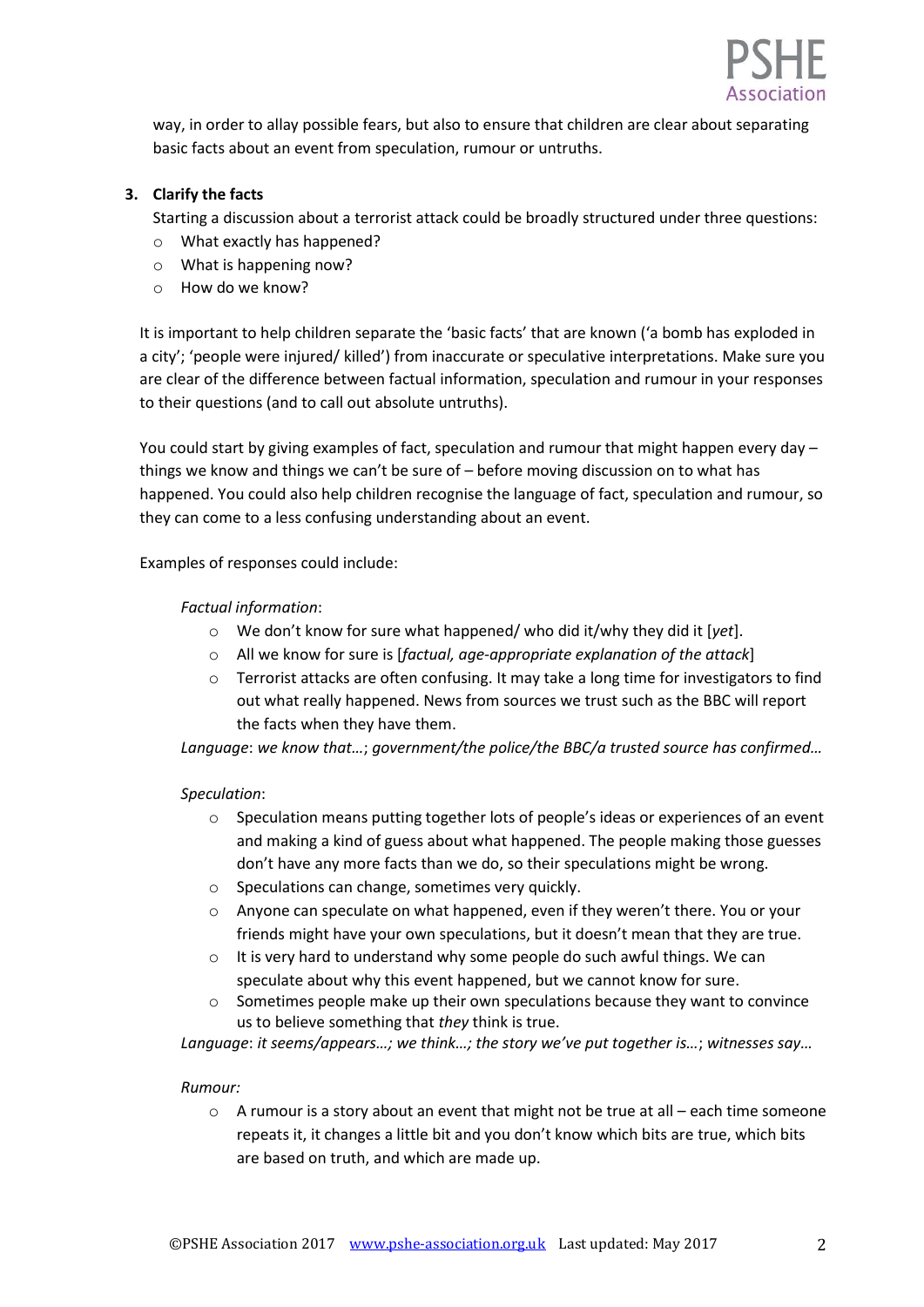

- $\circ$  People might read rumours on social media and spread them among their friends. Rumours can spread and change very quickly this way.
- o Even if lots of people are talking about or spreading a rumour, even online, it still doesn't mean that it is true.
- $\circ$  It's really important to think about or check whether something is a rumour before you decide to believe it or repeat it.

*Language*: *apparently…*; *I heard that…*; *my mum's friend's aunty says*…; *her dad said…; I read on Facebook*…

Children of this age will still see parents, older siblings or other adult family members as sources of absolute authority. It is important to emphasise what facts are known about an attack, rather than commenting directly, on, or be seen to be judging, a '*my mum says…*'-type comment.

#### **4. Allow children to talk about their feelings**

A terrorist attack can create a range of strong feelings within children, including curiosity, anxiety and fear, and even excitement. The feelings they have, and the strength of those feelings, can depend on many things, such as what they have seen or heard, from where or whom they got the information, or if they have some kind of connection – even an apparently tenuous one – to where the event took place or those involved or caught up in it.

The way that children show their feelings will also vary, with some being open about their emotions, and others appearing to ignore or 'block out' what has happened. It is important that the feelings children express are listened to and valued, but differing reactions should be respected, and appropriate 'space' offered to those who need it.

Feelings could be explored by asking questions such as the following:

- o How do we feel about what has happened?
- o Do we all have the same feelings about what has happened, or are our feelings different?
- o What kinds of things/who might affect our feelings? (e.g. family, media, others' attitudes, values etc.)

Providing a 'Worry/Question box' is a good way for children to ask questions anonymously, or submit questions which might come up for them later on, and it can also help you to prepare answers to tricky or sensitive questions ahead of discussion in a PSHE lesson.

#### 5. **Encourage community cohesion**

Some children may express divisive feelings such as blame – not just of the perpetrator(s) of the terrorist act, but of the group or community from which they came, or on whose behalf they claimed to act. There may also be children in the class and/or school from these groups who might be afraid of others' reactions towards them. It is vital to reassure any children from particular faith or community groups that they are a valued and important part of the school community, and to remind all children of the school's attitude towards behaviours such as bullying or racism.

You can challenge divisive thinking by helping children to recognise the dangers of stereotyping whole groups based on the actions of a small number of individuals – this discussion could be included within a wider PSHE context looking at issues of diversity, community and stereotyping.